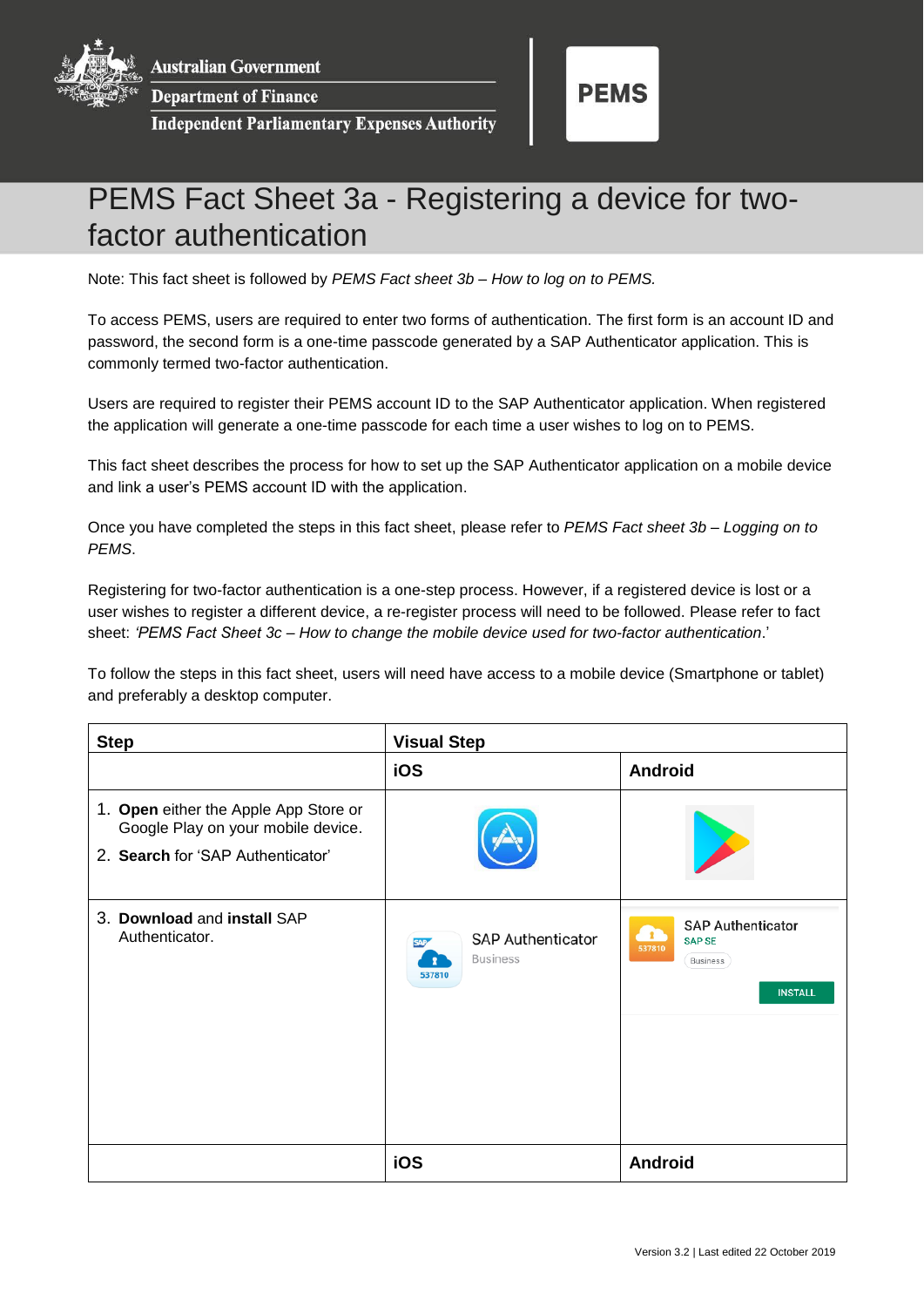| 4. Open 'SAP Authenticator'. Click<br>'Start Setup'.                      | SAP AUTHENTICATOR<br>Thank you for downloading SAP<br>Authenticator. This mobile app generates<br>passcodes that can be used to provide an<br>additional level of security for your<br>account. Complete the following setup<br>process before using the app:<br>1. Turn on automatic date and time (under<br>Settings > General > Date & Time)<br>2. Set a password for the app (optional).<br>3. Add an account.<br><b>Start Setup</b> | $*$ 40 $\angle$ 2:36<br>空間回線 4 日 P<br><b>SAP Authenticator</b><br>Two-Factor Authentication<br>Thank you for downloading SAP Authenticator This<br>mobile app generates passcodes that can be used<br>to provide an additional level of security for your<br>account. Complete the following setup process<br>before using the app:<br>1. Turn on automatic date and time (on your<br>mobile device, under Settings > Date and Time ><br>Automatic).<br>2 Set a password for the app (optional).<br>3 Add an account.<br>Start Selop |
|---------------------------------------------------------------------------|------------------------------------------------------------------------------------------------------------------------------------------------------------------------------------------------------------------------------------------------------------------------------------------------------------------------------------------------------------------------------------------------------------------------------------------|--------------------------------------------------------------------------------------------------------------------------------------------------------------------------------------------------------------------------------------------------------------------------------------------------------------------------------------------------------------------------------------------------------------------------------------------------------------------------------------------------------------------------------------|
| 5. On an iOS device                                                       | iOS                                                                                                                                                                                                                                                                                                                                                                                                                                      | <b>Android</b>                                                                                                                                                                                                                                                                                                                                                                                                                                                                                                                       |
| Move 'App Password' slider to the<br>left to deactivate the App password. | <b>SAP AUTHENTICATOR</b>                                                                                                                                                                                                                                                                                                                                                                                                                 | ◎ E Z ® 4 E ≯<br>$\frac{1}{2}$ 4G $\frac{1}{2}$ 2:36<br>App Password                                                                                                                                                                                                                                                                                                                                                                                                                                                                 |
| On an Android device                                                      | App Password                                                                                                                                                                                                                                                                                                                                                                                                                             | OFF<br>Use App Password                                                                                                                                                                                                                                                                                                                                                                                                                                                                                                              |
| Toggle 'Use App Password' to 'OFF'.                                       | New Password                                                                                                                                                                                                                                                                                                                                                                                                                             | <b>APP PASSWORD</b>                                                                                                                                                                                                                                                                                                                                                                                                                                                                                                                  |
|                                                                           | <b>Confirm New Password</b><br>After 20 failed attempts to enter the app                                                                                                                                                                                                                                                                                                                                                                 | New Password                                                                                                                                                                                                                                                                                                                                                                                                                                                                                                                         |
|                                                                           | password, the app data will be deleted and<br>the app will be reset.                                                                                                                                                                                                                                                                                                                                                                     | Confirm New Password<br>There are homest the absence adverse                                                                                                                                                                                                                                                                                                                                                                                                                                                                         |
|                                                                           |                                                                                                                                                                                                                                                                                                                                                                                                                                          |                                                                                                                                                                                                                                                                                                                                                                                                                                                                                                                                      |
| 6. Click 'Add Account'.                                                   | iOS                                                                                                                                                                                                                                                                                                                                                                                                                                      | <b>Android</b>                                                                                                                                                                                                                                                                                                                                                                                                                                                                                                                       |
|                                                                           | $\pm$<br>Accounts<br>No accounts added yet<br><b>Add Account</b>                                                                                                                                                                                                                                                                                                                                                                         | No accounts added yet<br><b>Add Account</b>                                                                                                                                                                                                                                                                                                                                                                                                                                                                                          |
| 7. On an iOS device                                                       | iOS                                                                                                                                                                                                                                                                                                                                                                                                                                      | <b>Android</b>                                                                                                                                                                                                                                                                                                                                                                                                                                                                                                                       |
| Move 'Scan QR code' slider to the<br>right.                               | < Accounts<br>Details<br><b>Done</b>                                                                                                                                                                                                                                                                                                                                                                                                     | 日根A目P<br><b>Add Account</b>                                                                                                                                                                                                                                                                                                                                                                                                                                                                                                          |
| On an Android Device                                                      | Scan QR Code                                                                                                                                                                                                                                                                                                                                                                                                                             | Enter information manually or scan the QR code                                                                                                                                                                                                                                                                                                                                                                                                                                                                                       |
| Select 'Scan QR Code'.                                                    | 41                                                                                                                                                                                                                                                                                                                                                                                                                                       | * Display Name<br>å.<br>* Account Name                                                                                                                                                                                                                                                                                                                                                                                                                                                                                               |
|                                                                           | ◉                                                                                                                                                                                                                                                                                                                                                                                                                                        | ◉<br>* Secret Key<br>۶                                                                                                                                                                                                                                                                                                                                                                                                                                                                                                               |
|                                                                           | Show key (not recommended)                                                                                                                                                                                                                                                                                                                                                                                                               | Scan QR Code                                                                                                                                                                                                                                                                                                                                                                                                                                                                                                                         |
|                                                                           |                                                                                                                                                                                                                                                                                                                                                                                                                                          |                                                                                                                                                                                                                                                                                                                                                                                                                                                                                                                                      |
|                                                                           |                                                                                                                                                                                                                                                                                                                                                                                                                                          |                                                                                                                                                                                                                                                                                                                                                                                                                                                                                                                                      |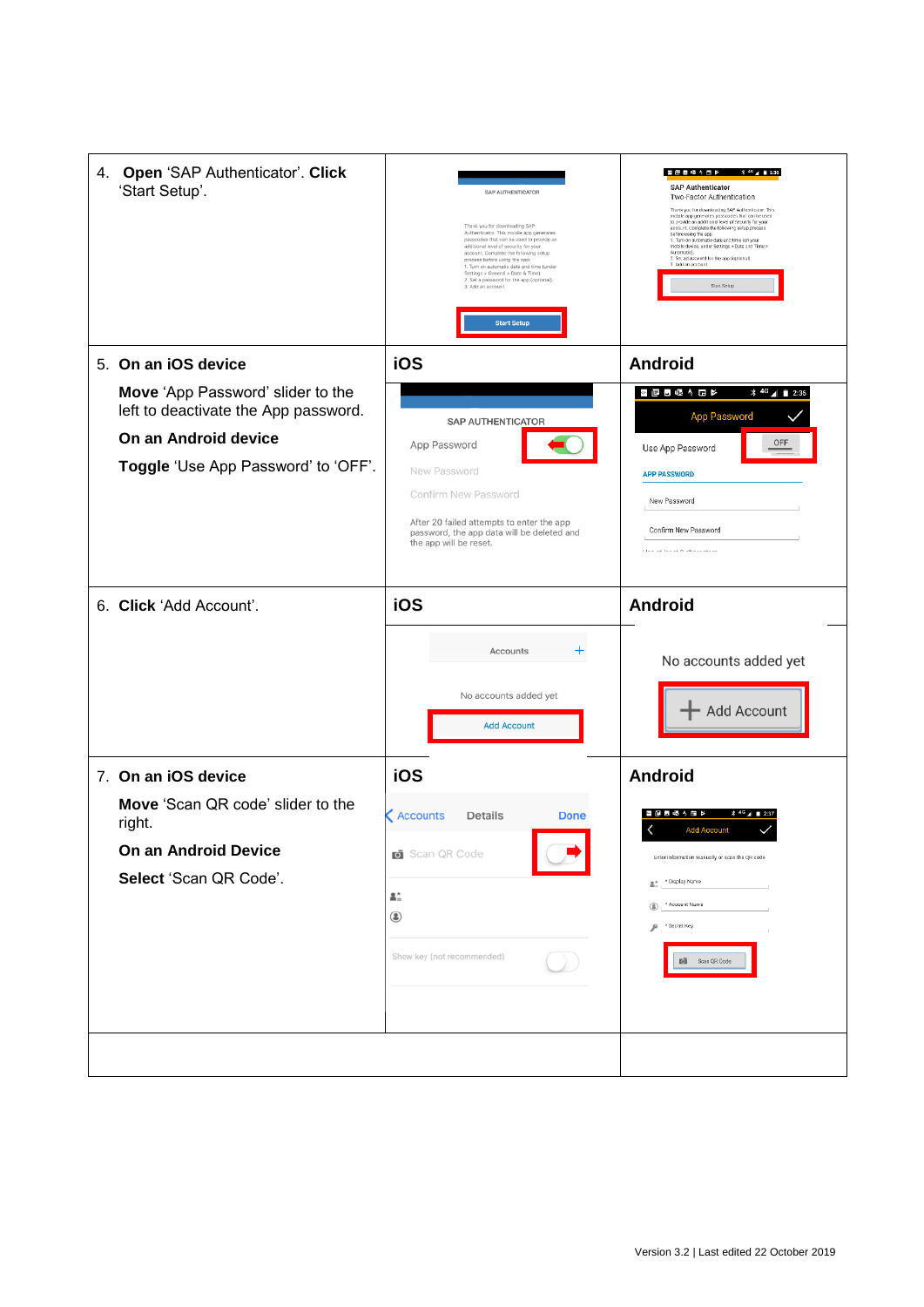| 8. Note for Android users: If you do not have 'Barcode Scanner' on your<br>device, you will need to download and install the scanner from Google<br>Play. |                                                                                                                                                                                                                                                                                                                                                                                                                                                         | <b>Barcode Scanner</b><br><b>ZXing Team</b><br>ШШ<br>Shopping<br><b>INSTALL</b>                                                                                                                                                                                                  |
|-----------------------------------------------------------------------------------------------------------------------------------------------------------|---------------------------------------------------------------------------------------------------------------------------------------------------------------------------------------------------------------------------------------------------------------------------------------------------------------------------------------------------------------------------------------------------------------------------------------------------------|----------------------------------------------------------------------------------------------------------------------------------------------------------------------------------------------------------------------------------------------------------------------------------|
| 9. In your web browser on your desktop<br>computer, go to:<br>https://www.finance.gov.au/PEMSlog<br>in/ and click 'Log on'.                               | <b>PEMS</b><br>Register<br>How to Register<br>1. Select Register (above)<br>2. Enter your registered email address<br>3. You will receive an email to complete your registration<br>Register for PEMS access with the email address that you have on file<br>with Ministerial and Parliamentary Services (Department of Finance). If<br>you don't have an email address on file, please contact the Ministerial<br>and Parliamentary Services Helpdesk. | PEMS is the Parliamentary Expenses Management System for Parliamentarians and Members of Parliament (Staff) Act 1984 Staff<br>Log On<br>How to Log On<br>1. Select Log On (above)<br>2. Enter your registered email address<br>3. Enter the password you set during registration |
| 10. Enter your e-mail address registered<br>for PEMS and password in the fields<br>provided, click 'Log On'.                                              | <b>Australian Government</b>                                                                                                                                                                                                                                                                                                                                                                                                                            | Log On<br>E-Mail<br>E-Mail<br>Password<br>Password<br>$\Box$ Remember me<br>Log On<br><b>Register or Reset Password</b>                                                                                                                                                          |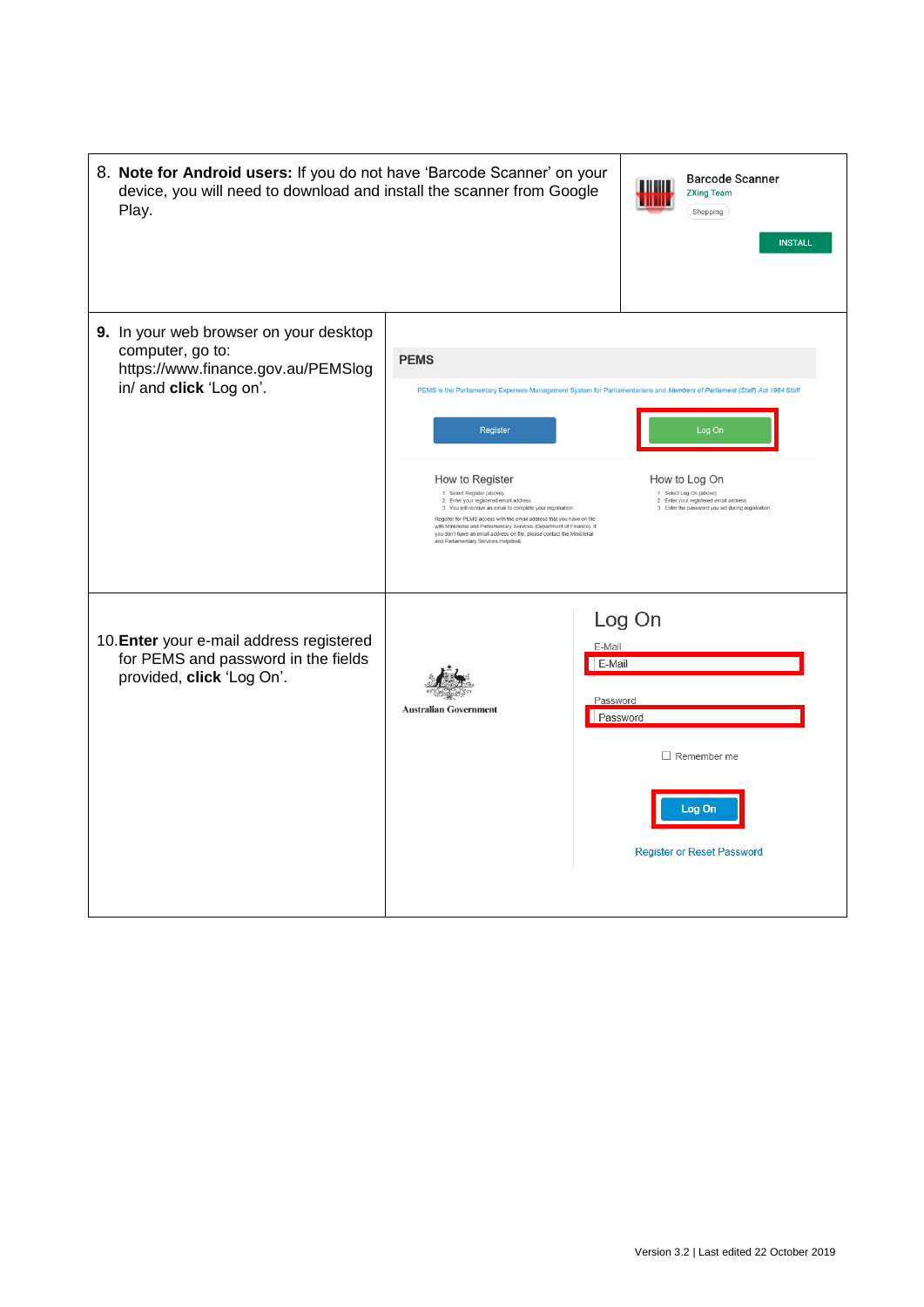